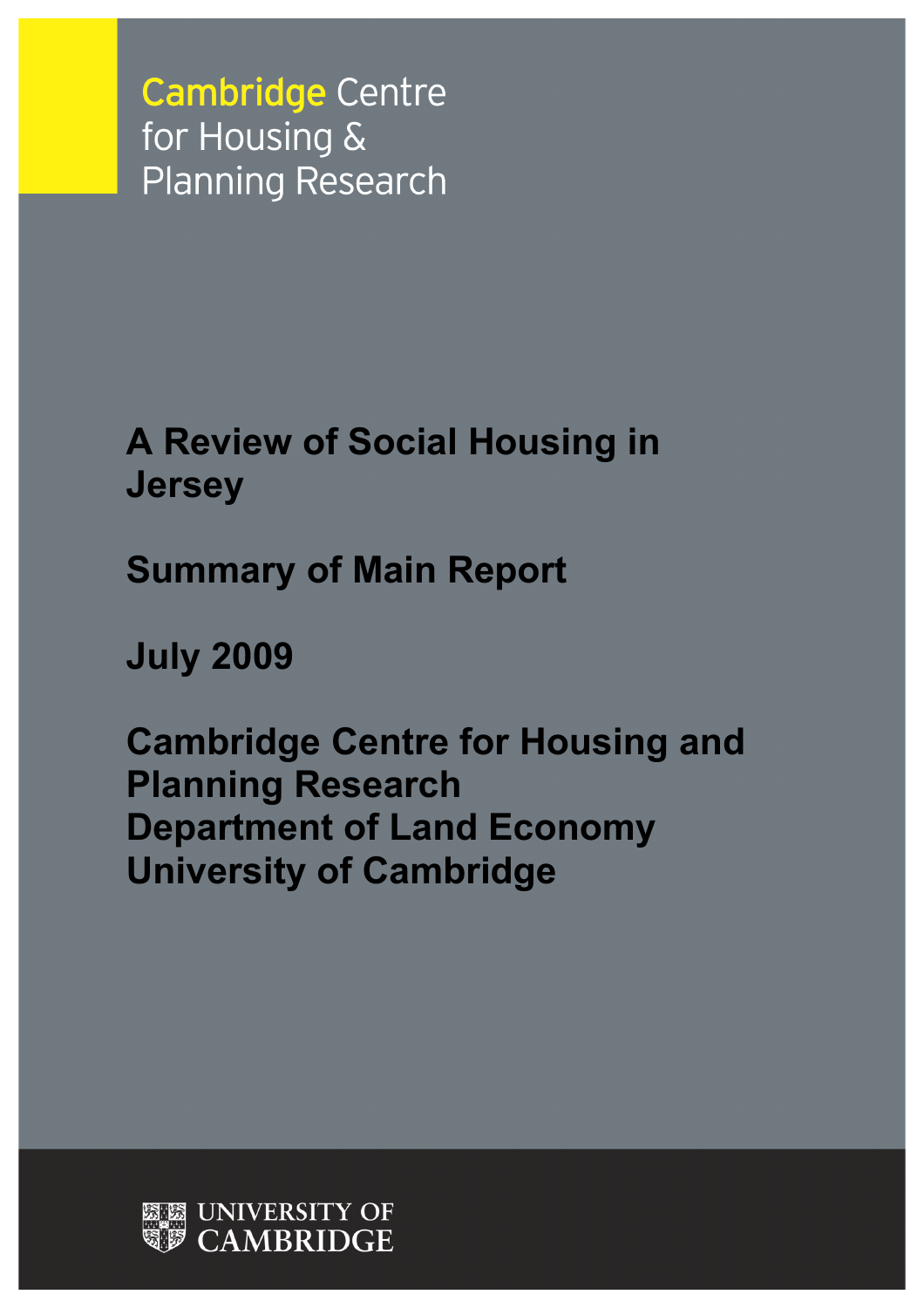### **1. Introduction: the purpose of the Review**

When the States Assembly agreed the States Strategic Plan 2006-2011, it tasked the Housing Department with reviewing, developing and implementing strategies for the provision of social housing in the Island, including the long-term management of States rental accommodation.

In carrying out this Review, we were asked to provide a comprehensive picture of current social housing provision in Jersey; to identify areas of strength and weakness; and to recommend approaches which could meet social housing need in a more sustainable and effective way.

The specific terms of reference, developed with the input of the Health, Social Security and Housing Scrutiny Sub-Panel, were as follows:

- 1. to establish the nature and extent of the need for social housing in the Island, including whether that need is primarily related to affordability or to access;
- 2. to identify the agencies, including housing trusts, presently providing social housing in the Island, and the nature and extent of their involvement in each case;
- 3. to establish the present overall and agency-specific costs, including grants, development and interest subsidies, of providing social housing in the Island;
- 4. to examine the extent to which those who are presently receiving the benefit of social housing in the Island are actually in need of that assistance;
- 5. to establish the nature and extent of any currently unmet social housing need and known future need, with particular reference to demographic changes;
- 6. if there is found to be any mismatch between provision and need, to estimate the costs and any other implications of moving to a position where Jersey social housing provision targets social need more accurately;
- 7. to analyse the present regulatory structure, compare it with regulation in other jurisdictions, and recommend a suitable framework;
- 8. to analyse current policy and systems for setting social housing rents, including differentials with open market rates, and recommend changes accordingly; and
- 9. to consider, and to make recommendations for the future structure/status of the States of Jersey Housing Department.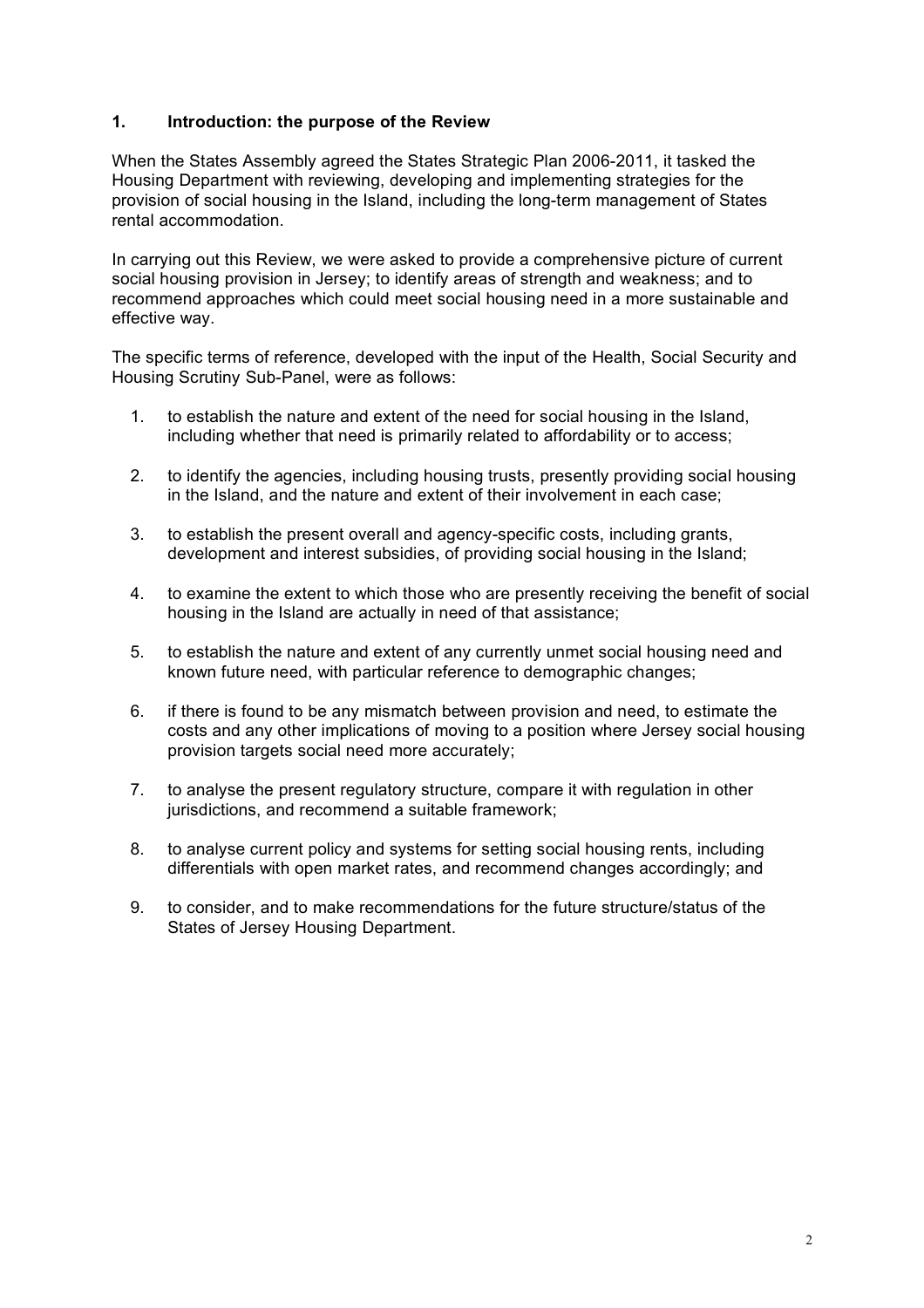### **2. The context of the Review**

The Review takes place in a context where the vast majority of households are well housed but house prices are high by international standards and there have been growing problems of access to owner-occupation. Equally the States maintains a large role in housing provision owning and managing some 4,600 dwellings which are allocated to lower income and more vulnerable households.

The Review has also been undertaken against rapid changes in the economic environment in Jersey; increased uncertainties about government revenues; important developments with respect to both economic and land use planning in the Island and the introduction of a new Income Support system.

The Review looks not only at specific issues but also offers an opportunity to the States to take stock, and possibly redefine, the broader policy objectives which States (and more generally social) housing in the Island aims to support.

The most fundamental housing objective across developed countries is to ensure 'a decent home for every household at a price within their means'. This objective is generally achieved by a mix of regulation, subsidy and direct provision and allocation of social housing.

Regulatory standards are normally applied across all housing in a country. Acceptable standards generally rise with the standard of living and also address specific issues such as energy efficiency and the effective use of public services. However they can be costly to achieve and enforce. In the Jersey context a particular issue relates to whether the same minimum standards should apply in the non-residentially qualified sector as in the core tenures for long term residents. Another relates to where housing may be built.

Subsidies are required to ensure that those on lower incomes are able to afford decent homes and still purchase the other necessities of life. These subsidies can be in the form of income subsidies, or through rents that are below market rents, or through a mix of both approaches, especially when those in need are concentrated in a particular tenure. In Jersey both types of assistance are provided. Income Support is available for all low income residents who rent their accommodation; and below market rents across the social rented sector where large proportions of lower income vulnerable households are accommodated.

Further, there is the question of the conditions on which 'a decent home' should be provided. Owner-occupation is generally seen as being a matter of choice where households should be able to manage their own risks (although there are growing concerns across Europe about the need for safety nets). The rented sector provides for two groups of households: those who are mobile and whose circumstances are changing and do not yet want to buy and those, mainly on lower incomes, for whom renting is likely to be their lifetime tenure. For this group security of tenure is important, especially as people grow older and more settled. The social sector in Jersey, unlike most other countries, does not provide security of tenure with respect to the individual dwelling, but rather to an appropriately sized dwelling. There are obvious tensions between, on the one hand effective targeting and management of the social stock and on the other tenants' rights to security, the resolution of which forms part of a broader social housing policy for the twenty first century.

In Western Europe, these policy aims have generally been achieved by a mixture of income support and the provision of some form of social housing although the extent of provision varies widely, from around 3% in Norway, to just under 20% in England, up to around 40% in the Netherlands.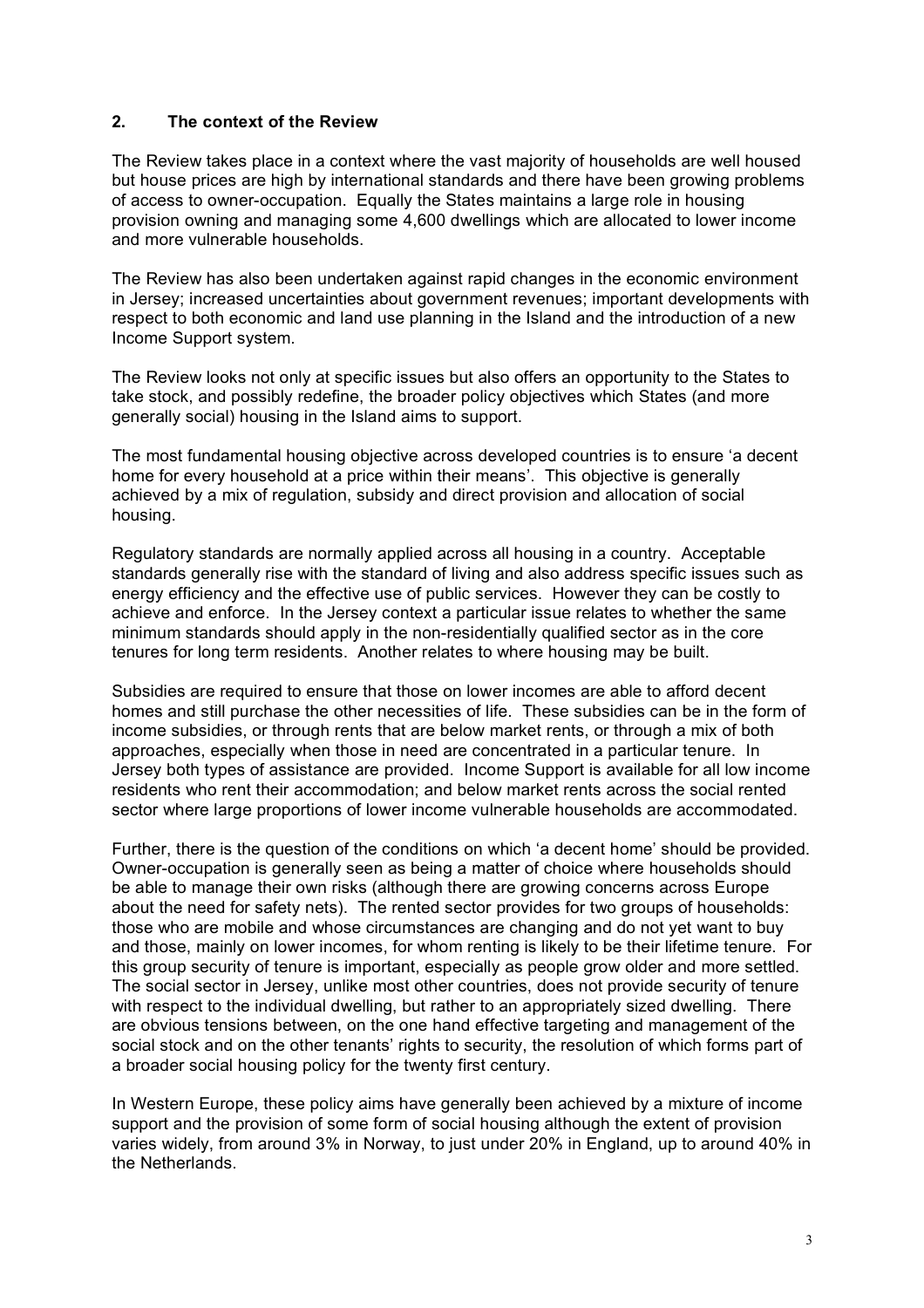There is also a wide spectrum of forms of ownership of social housing across Western Europe, from public ownership (mainly by local authorities and municipalities), to not-forprofit ownership (mainly by housing associations) to common ownership by tenants (mainly housing co-operatives). Many countries, such as England and Sweden, have a 'mixed economy' with more than one kind of ownership (mainly a combination of local authorities and housing associations).

Jersey is unusual in that the bulk of social housing (74%) is directly owned by the state itself. There is a fundamental tension between detailed States control and efficient day-to-day management of the large social housing asset. There is a more fundamental tension in that Jersey has a strongly market oriented economy, while the emphasis with respect to social housing is on providing accommodation at below market rents.

Our remit is to examine these issues within a comprehensive review. We do this first by reviewing the current housing situation and the extent to which there are unmet housing needs; second by looking at the specific position of social rented housing; and finally by examining the options available to generate a social housing sector that can effectively ensure that housing needs are met.

# **3. Key features of the housing market in Jersey**

This section briefly summarises some of the key features of the housing market in Jersey which have influenced the conclusions of this Review.

# *3.1 Population, migration, land use planning and new housebuilding*

The small size of Jersey, relative to its population, and the attractiveness of the island as a place to live and work, have resulted in a long standing policy of migration control and residential qualification linked to housing eligibility through the Housing Law of 1949 and its subsequent amendments and regulations.

In addition to concerns about the extent of in-migration, there is also general public concern about the pressure on land use, particularly for new housebuilding. The Island Plan Review 2008 commented that:

'*The location of new housing has been subject to ongoing levels of objection and increasing politicisation over recent years.'*

It is in this context that current States policy decisions about migration, housing land allocation, new building and regeneration plans have been developed.

### *3.2 Housing demand, supply and house prices*

The land use planning system seeks to maintain a tight balance between the requirement for housing on the Island, and the supply of land for new housebuilding. The Island Plan Review 2008 sees new building coming primarily from within the existing built up areas of the Island, mainly St Helier and from already agreed extensions, and not from the re-zoning of green field sites.

The combination of continuing increases in the number of households on the Island (arising from smaller households as much as population growth), a tightly controlled supply of new housing, and high incomes means that house prices on the Island are very high by UK standards (over 50% higher than in Greater London in 2008).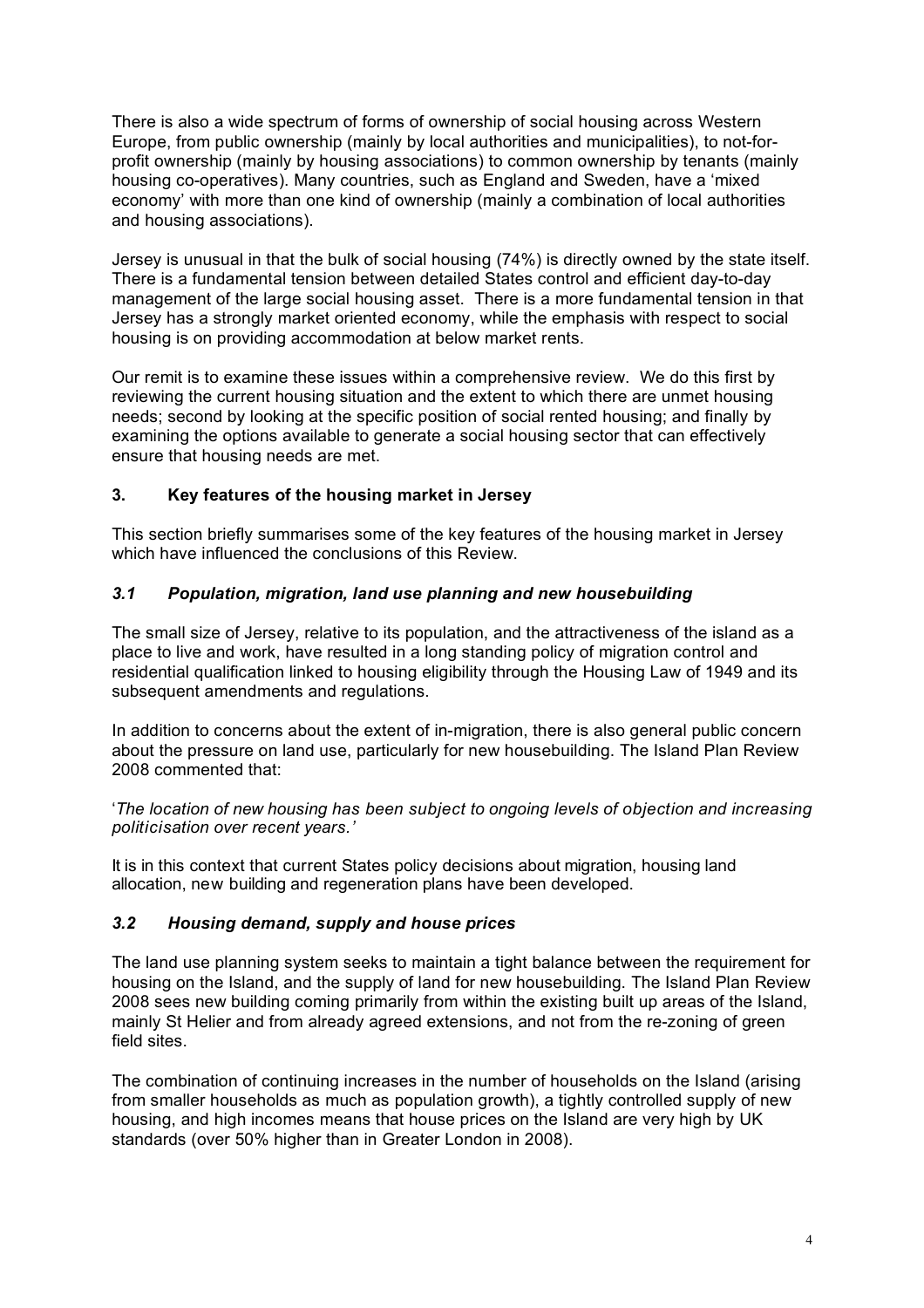The result is that a significant proportion of the residentially qualified population cannot afford to buy their own home.

- Households in the bottom fifth of incomes (under £17,500) cannot afford to buy at all
- Households in the next fifth of incomes (between £17,500 and £28,000) can only afford a one bedroom flat in the bottom fifth of the market
- Households in the middle fifth of incomes (between £28,000 and £40,000) can only afford a two bedroom flat
- Buying a house without assistance is effectively only possible for the top two fifths of incomes (with incomes above £40,000 per annum)
- Buying a home also involves borrowing very high multiples of income. Multiples of six to eight times income has been the norm in Jersey, which would be regarded as high risk by UK lenders even when funding was readily available. In the aftermath of the credit crunch, multiples of five times income were the maximum generally available by June 2009.

The States of Jersey have a policy objective to increase the proportion of qualified households who are owner-occupiers. To this end Jersey also provides assistance to access home ownership through First Time Buyer houses, Jersey HomeBuy and discounted sales of States housing to social rented tenants, as part of a broader policy of enabling households to own their own home.

# *3.3 The rented sector*

Younger households, single people, and those on lower incomes who cannot afford to become owner occupiers, rent their accommodation, either from private landlords or in the social housing sector.

Among the residentially qualified population, 40% rent their homes. Fifty seven percent of residentially qualified households are owner occupiers, while the remaining 3% are j and k category residents. (Figure 1)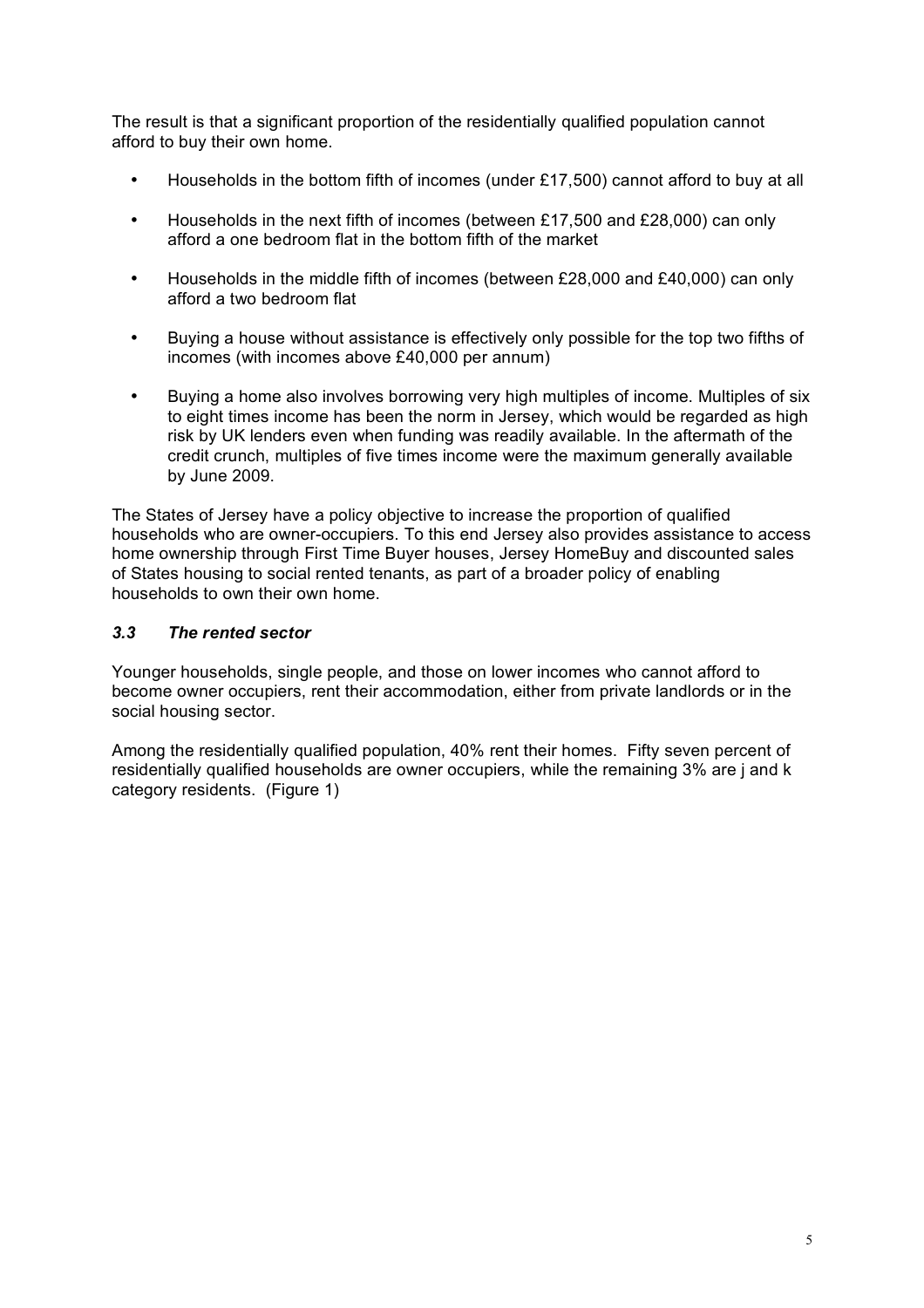#### **Figure 1**

Housing tenure in 2001 for residentially qualified categories



Source: Census 2001 (A category showing 0% indicates that there is a positive number, but less than 0.5%, and therefore rounded downwards)

The diagram also shows that among households who rent, the majority (60%) do so in the private sector. Social housing accommodates a minority (40%) of renters, and only 16% of all residentially qualified households are social housing tenants.

In addition those who are not residentially qualified (i.e. the majority of those who have lived in Jersey for fewer than 12 years) only have access to the lodging house sector.

#### *3.4 The social housing sector*

The social rented sector in Jersey consists of some 6,200 units. Three-quarters of the social housing stock is owned by the States, a fifth by six Housing Trusts, and the remainder (5%) by Parishes and charities.

Restrictions on the types of households eligible for States housing mean that roughly half of all residentially qualified households are ineligible. A financial means test further restricts eligible households to the lower 40% of incomes. In effect, only 20% of the population appears to be eligible to be considered for States housing (or for nomination to a Housing Trust). Within this group allocations are made to those in the greatest housing need.

Since 12% of those in the residentially qualified sector live in properties owned by the States, and a further 4% in those owned by the Housing Trusts, it appears that the majority of households who are eligible to apply for social housing do so, and are actually accommodated. It is therefore an outcome of the allocations rules that there appears to be little current unmet demand, as reflected in waiting lists and the estimates of future requirements.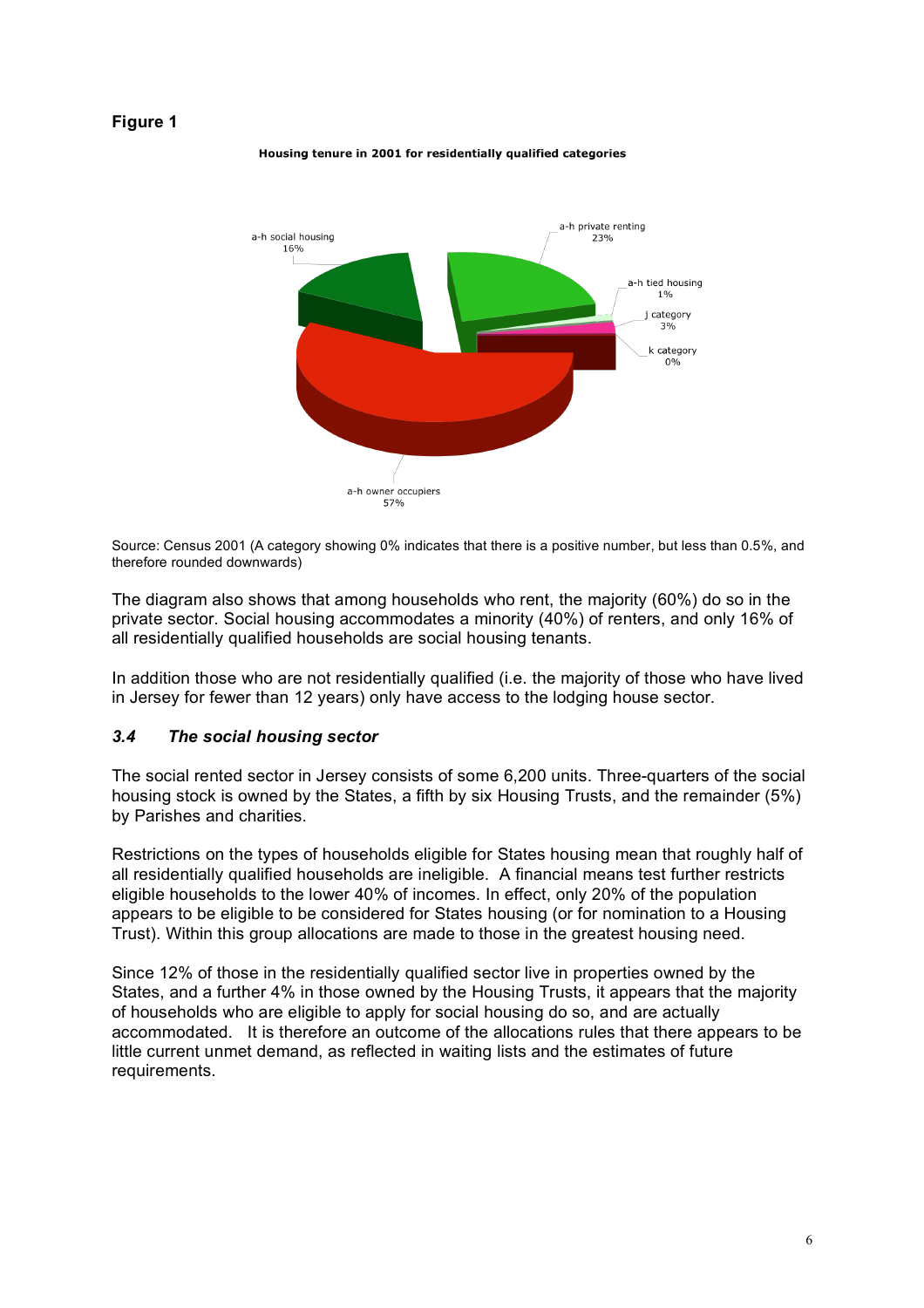States housing tenants are characterised by:

- low incomes: 80% of tenants are in the bottom two quintiles, with household incomes of less than £28,000 per annum, and 64% of States tenants are in receipt of Income Support
- high proportions of pensioners (32%) and single parents (13%). More than two in five (44%) of all States tenants are separated, divorced or widowed women
- lower levels of economic activity compared to other tenures: over half (55%) of States tenants are economically inactive. Nearly half of the economically inactive (44%) are retired, over a quarter (27%) are either homemakers or in full time education and more than a fifth (22%) are long term sick or disabled.

Consequently, the overwhelming majority of social housing tenants are likely to be lifelong renters. Even among those tenants who leave States housing every year, nearly 80% continue to rent, moving into care, to the Cottage Homes, to the Housing Trusts or into the private rented sector. Only 10%, or some 20 tenants each year, move to owner-occupation, reflecting the gap between the average levels of earnings among States tenants and house prices in Jersey.

Equally, the characteristics of the social sector population means that housing managers play an important role in supporting their tenants by providing housing related services and access to other assistance.

The States has nomination rights to a proportion of Housing Trust vacancies, but the Trusts are responsible for letting the balance of their dwellings to whomsoever they wish. The outcome of this is that the average income of Trust tenants is some 16% higher than that of States tenants. The rents of Trust properties are also higher than those of States properties, but are controlled to fair rent levels.

The Trusts are managed by Boards of volunteers, and outsource their housing management and maintenance functions. Their ability to cope with tenants who cannot manage their finances, or who exhibit difficult or anti-social behaviour, is limited. As a result, the States housing stock tends to function as the 'landlord of last resort', even within the social housing sector.

### *3.5 The current position in the housing market: summary*

Overall the evidence shows that the vast majority of households in Jersey are well housed, especially within the residentially qualified sector. The projected numbers of additional households who will form over the next decades is not well understood but will certainly increase, generating greater pressure to expand supply but in a highly restricted planning framework. A large proportion of residentially qualified households in the private rented sector would like to own, but do not have the income to afford to purchase.

Those within the social, and particularly the States housing sector, are on very low incomes and in addition many face other problems which make them vulnerable. Waiting lists for States housing are quite small mainly because of allocation rules. Those for Trust accommodation are larger, because less restrictive allocation rules apply.

It is difficult to assess the extent to which there are households in need who are currently ineligible for States housing. These are mainly among working age households without children, many of whom are paying high private sector rents for poor quality accommodation. Addressing these needs would involve policy change.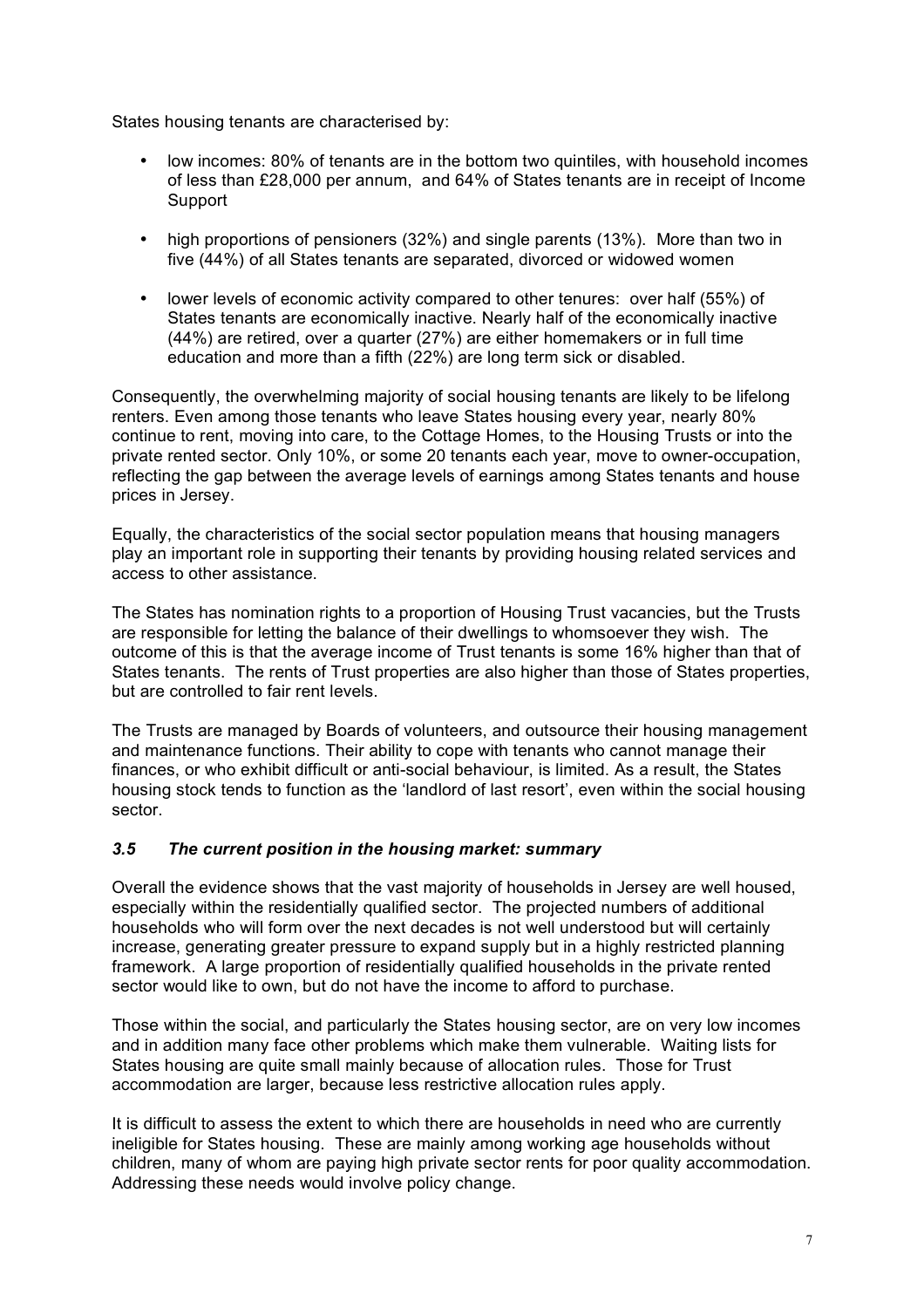# **4. States housing: key issues**

In this section we discuss the key issues which must be addressed when choosing between options for reorganising States housing to make it better able to meet future requirements.

# *4.1 Financial viability*

The current financial arrangements for States housing cannot be considered to be viable into the longer term.

Although the total rent income collected each year is some £32 million, the States has consistently restricted expenditure by the Housing Department on the management and maintenance of the housing stock to just over £10 million. The balance, currently £22 million per annum, is transferred to the Treasury. (Prior to the introduction of Income Support, this sum was used by the Housing Department to fund both the payment of rent abatements to States tenants, and rent rebates to housing trust and to private sector tenants.)

While the expenditure budget allocated to the Housing Department may be adequate to fund housing management and day-to-day repairs, expenditure on the maintenance, replacement and updating of the housing stock has been seriously underfunded for many years. This had allowed a backlog of major repairs and improvements to build up over the years, estimated to amount to £75 million by 2006, a figure which does not include the costs of the ongoing major regeneration at Le Squez and Le Marais, estimated at £58m.

Without a fundamental rethink of the financing of States housing, it is not possible to achieve decent homes for all social tenants into the next decades.

### *4.2 The Social Housing Property Plan 2007-2016*

The Social Housing Property Plan 2007-2016 addresses the need to deal with this backlog, within the existing financial framework in which there were few options available. They sought to fund the backlog through a combination of additional revenue expenditure by the States, amounting to £30 million over the period from 2007-11, with the balance, coming from asset sales.

The Plan proposed the sale of 800 States rental homes over a ten year period. This programme is seen to meet three distinct goals: providing the funds for reinvestment in the remaining stock; helping to expand owner-occupation; and changing the mix of States housing.

The Plan proposed that the balance of capital receipts from sales, once the backlog of major repairs and improvements had been completed, should either be invested to produce an income to support the housing revenue budget, or to acquire an additional 400 life-long homes for the over 55s.

The net effect of sales (mainly family homes) and the proposed acquisition of life-long homes for older tenants would shift the mix of lettings available away from family accommodation towards a higher proportion of childless and older households. This reflects the current understanding of requirements based on the Housing Needs Survey. However this takes no account of additional household formation. Nor does it take account of households in need who do not fall within the current restrictive allocation rules.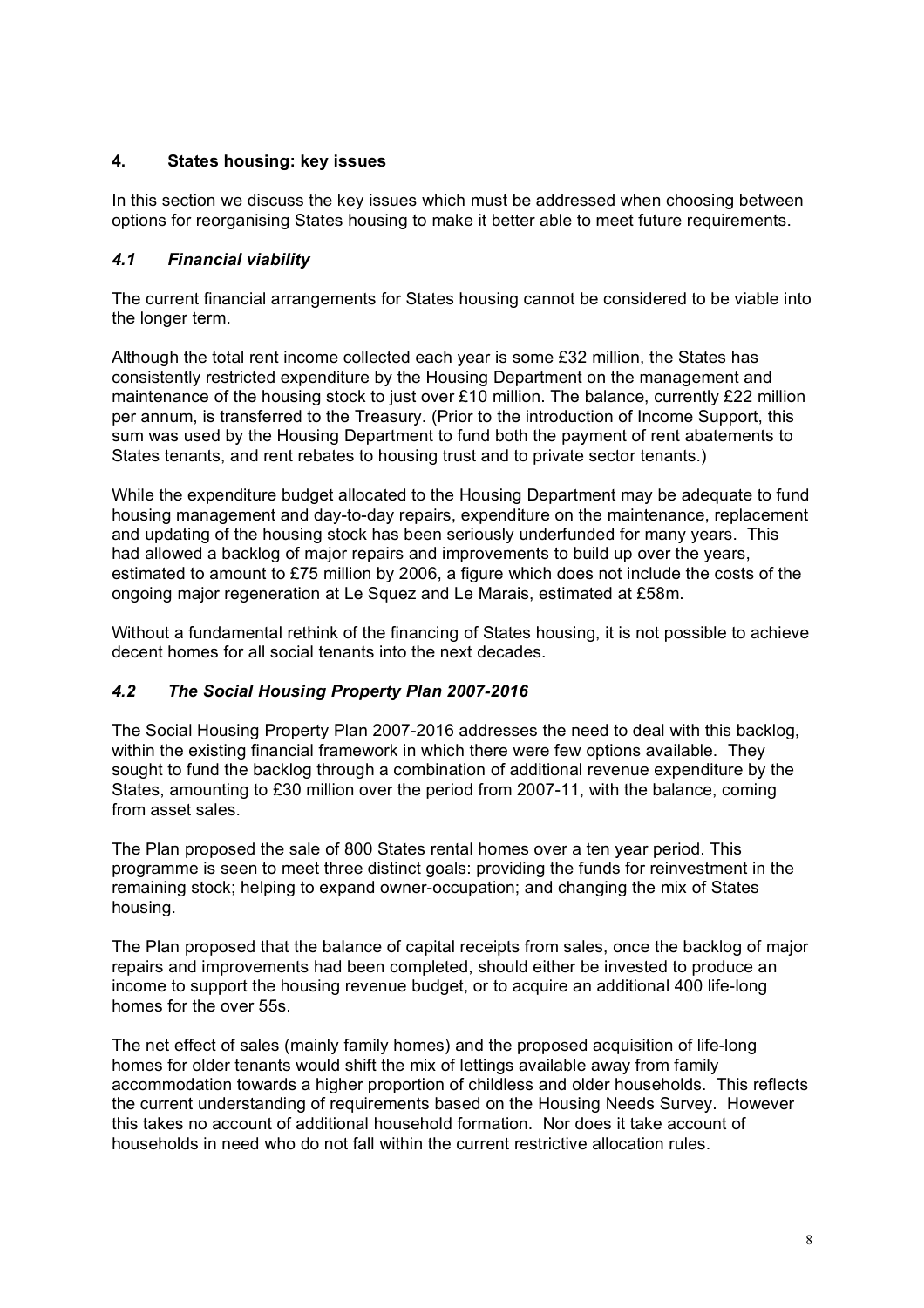# *4.3 Rents policy*

Rents across the social housing sector, both for States housing and for the Housing Trusts, are set in relation to 'fair rents'. These are determined by the Housing Department, and represent an upper limit for the rent of a property with a given number of bedrooms. A property may have a lower rent than the 'fair rent', if this is justified by its condition or location, but not a higher rent.

'Fair rents' are also used by Trusts to determine maximum rents on their properties, even though much of their stock is newer and of higher standards. Finally, fair rents determine the maximum rental payment that is allowed across rental tenures under the Income Support system. A household's actual expenditure on rent is taken into account in the calculation for Income Support, but only up to the 'fair rent' level. Any expenditure on rent above the 'fair rent' must be met by the household from its remaining income. A third of tenants in the private rented sector who receive Income Support have rents above the 'fair rent' maximum.

A 'fair rent' is not defined in legislation, but it has been broadly accepted that 'fair rents' should 'follow, but not lead' the market. In practice, this has been taken for many years to mean that a 'fair rent' should be set at around 90% of the open market rent for a comparable property.

However, in recent years, 'fair rents' have not been increased to follow comparable open market rents. Successive decisions to limit annual rent increases in 'fair rents' to around 2.5% as an anti-inflationary measure have opened up a widening gap between 'fair rents' and comparable open market rents. The extent of the gap varies greatly between property types and locations.

The creation of this gap between 'fair rents' and market rents has a number of consequences:

- First, as market rents rise faster than 'fair rents', it imposes an additional burden on those tenants in the private rented sector who are in receipt of Income Support but paying open market rents
- Second, it creates an unplanned 'subsidy' for social housing tenants, which is not the result of conscious policy, and which may be thought to be inconsistent with the introduction of the new Income Support scheme
- Third, this unplanned financial advantage in becoming a social tenant is an important factor in lengthening the waiting lists for Housing Trust properties
- Fourth, the Housing Department is prevented from raising the rent of a property following its modernisation beyond the fair rent cap because the fair rent is based only on property size. This policy limits the income available to the Housing Department for the future management and maintenance of the housing stock.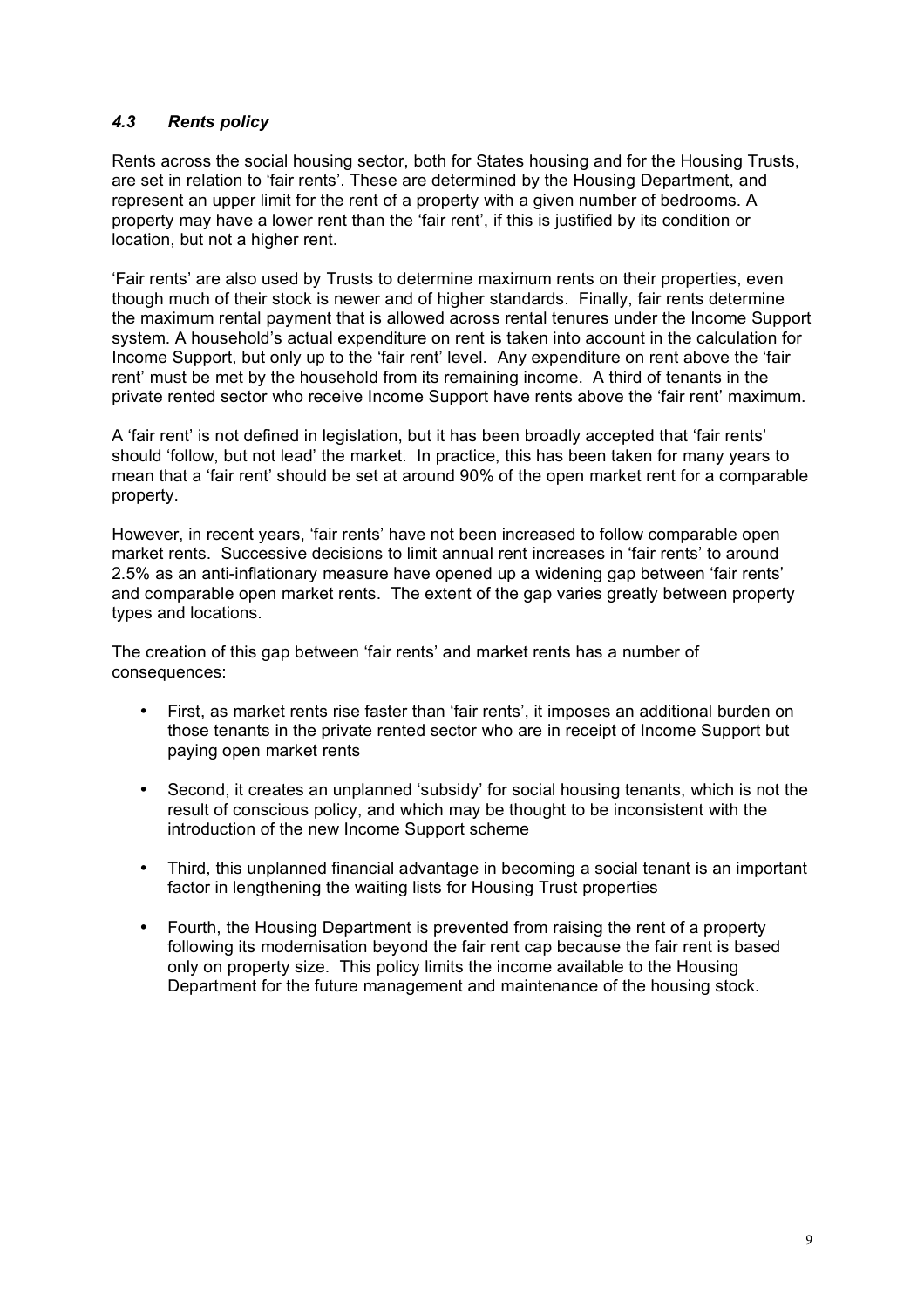# *4.4 Eligibility, allocations and lettings*

The current eligibility criteria are extremely constraining. They inherently mean that the majority of existing tenants are vulnerable (and often segregated) and are likely to remain life-long tenants. The criteria also mean that many, mainly couple and single person households in need of adequate standard housing, are excluded from the sector.

A fundamental issue is whether social housing should be available to a wider range of lower income households or whether other means of support should be provided.

Where low income households are likely to be in long-term housing need the case for social housing provision can be strong (as in the Netherlands, Scandinavia, and to a lesser extent the UK). In the Jersey context however, any change which opened up States social sector provision to a broader range of lower income households would represent a significant development in current policy.

### *4.5 Security of tenure*

The terms and conditions on which tenants rent their property are important elements in determining both the value of the home to the tenant and the financial value of the social sector stock.

At the present time social tenants have no security of tenure with respect to the individual dwelling. Tenants can expect to be required to move if their needs change. In particular if the size of the household decreases, tenants can be required to downsize within the social sector stock and away from their locality.

This level of insecurity is extremely unusual. In most European countries security of tenure with respect to the specific property is seen as a major benefit of being a social tenant that reflects their long term requirements and tenants have security for life as long as they pay the rent.

### *4.6 Organisation, management and ownership*

A particular feature of Jersey is the way that public sector organisations are financed, including the provision of States housing. The construction of States housing has been funded from general state revenue streams. The social housing stock is thus debt free and does not pay for these assets through interest charges. On the other hand the Housing Department is expected to make a large contribution to government funds to enable other services (notably Income Support provided through the Social Security Department) to be funded from the housing revenue stream.

The implication of a revenue funded social housing system that has been developed over many years is that there will inherently be a surplus over-and-above the direct annual costs of managing and maintaining the existing stock. Decisions that involve investment thus require a trade-off between returning funds to the centre to be used for other purposes and increasing expenditure on social housing, either to ensure decent homes or provide additional accommodation.

A rather different issue is the current organisational structure within the Housing Department. Staffing levels at some 39.4 FTE are probably less than half those that would be employed in comparable English local authorities and housing associations. This is in part a reflection of efficiency but is also because of the relatively limited service provision associated with a highly constrained sector.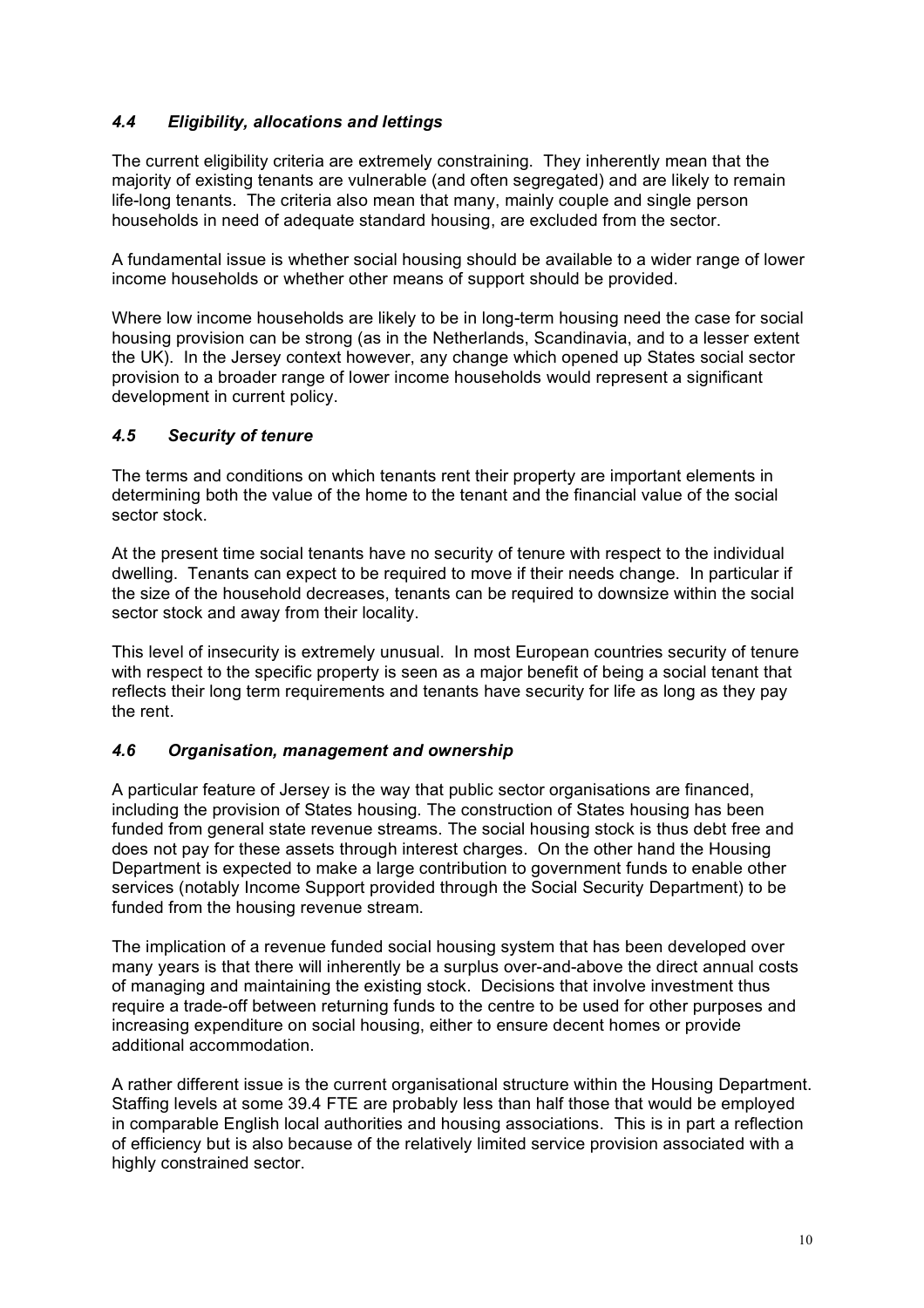### *4.7 The position with respect to States housing: summary*

The outcome of the financing and governance regime is that the vast majority of social housing is provided through a States Department with few powers of its own and very limited staffing. Appropriate improvements to the existing stock cannot be undertaken without selling off housing assets; the housing assets are completely unencumbered by debt, but cannot be used as security to enable further investment; the group who benefits from social provision is a subset of those who experience problems in achieving adequate affordable housing; within that group the vast majority have no other option except a far more expensive private rented sector and are thus segregated in tenure terms; and yet it is unlikely that large scale new developments will occur to reduce pressure on the housing system and social housing in particular.

This is a very different scenario from most other social housing systems in Western Europe. These generally have a ring-fenced financial framework in place within which investment expenditure by independent landlords based on clear business plans can be assessed and then financed through borrowing, funded through future rents and government capital subsidies where appropriate.

The conclusion from this Review of current conditions is that States housing, while operating as effectively as possible within the current policy and financial regime cannot hope to maintain a twenty first century social housing sector which is value for money.

The next section therefore examines the options available to ensure a better operating sector that can effectively meet the States housing objectives.

### **5. Restructuring States housing: the options**

There is a spectrum of options that need to be considered with respect to the governance, management, financing and ownership of States housing in the future. Not all are likely to be acceptable, but it is important to understand the full range of possibilities so that relative strengths and weaknesses can be clarified.

The potential options range from doing nothing, through separating the management of the housing from its ownership, to a variety of ways in which ownership could be transferred to different types of landlord.

The various options are briefly outlined below, together with an assessment of their key strengths and weaknesses.

#### *Option 1: The status quo*

This is the 'do nothing' option, leaving the housing stock owned by the States and continuing to be managed by the Housing Department.

The disadvantages of this option are that it would provide no answers to the existing problems and difficulties which have prompted this review. In particular:

• The existing underfunding of the housing service would continue. While this means that there would be no contribution from taxes to rent rebates in States housing, it also means that some £4.5 million of rents actually paid by tenants themselves would continue to be transferred to the Treasury for spending on other social objectives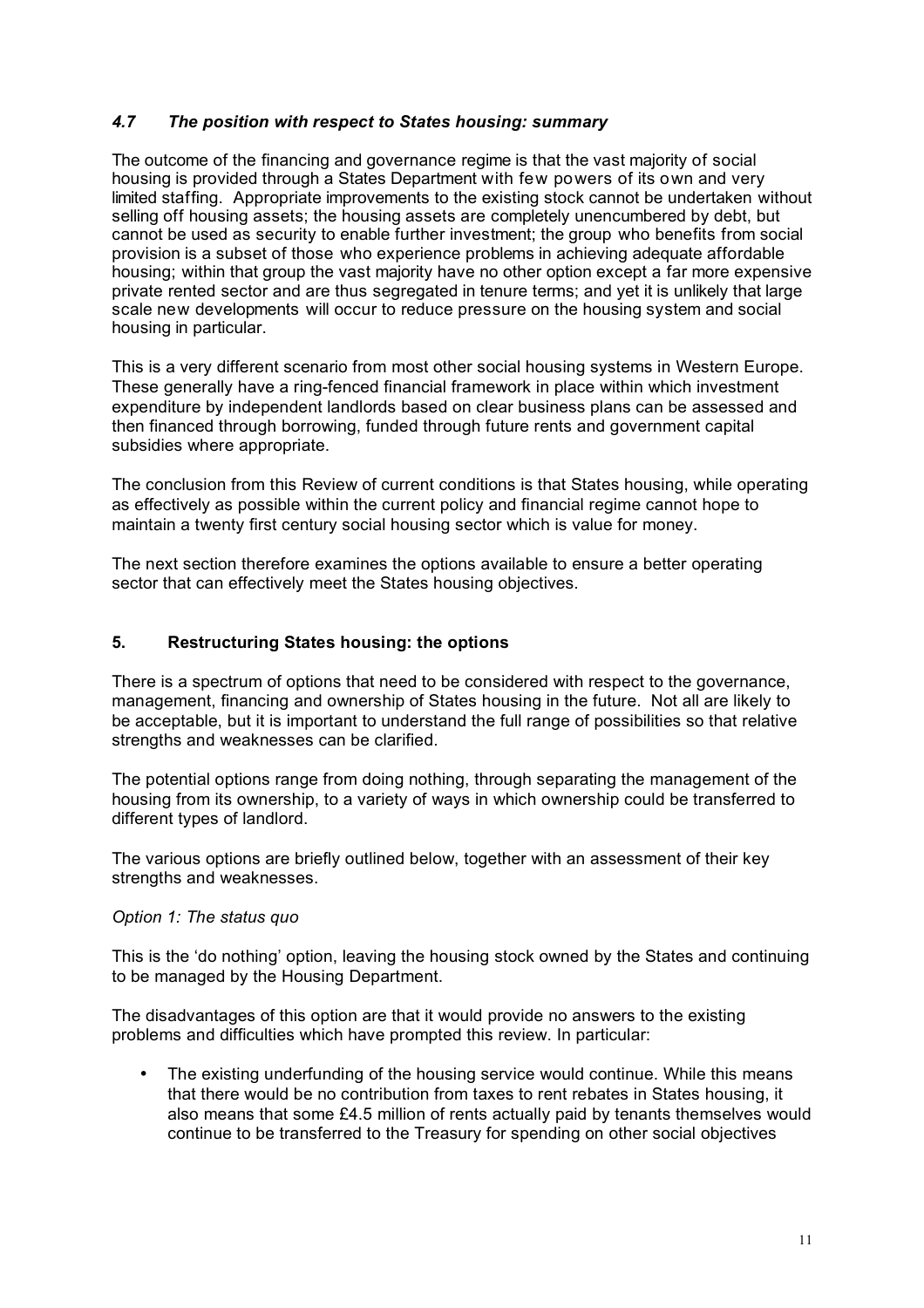- Spending too little on the maintenance and improvement of the housing stock from revenue, combined with the States' policy of not borrowing, inevitably means that after the current phase of improvements (funded from sales of houses and States' revenue), the stock will start to deteriorate again, eventually requiring another round of asset sales and revenue injections, in an ongoing cycle
- To continue with the current practice of setting rents at or below the rate of inflation further reduces the real resources of the Housing Department available to ensure an adequate management and maintenance service. It also ensures large variations in rental subsidy between tenants
- Continuing to set 'fair rents' in this way not only affects the financing of States housing, but also creates additional unintended 'subsidy' to all social housing tenants; puts increasing pressure on the funding arrangements of the Housing Trusts; and lowers the real value of the maximum rents in the private sector that are eligible for Income Support.

The advantages of this option are mainly that its weaknesses are already well known and familiar. It would no doubt be possible to muddle along with the current constraints for a number of years to come.

### *Option 2: Separating the management of the stock from its ownership*

There are two possibilities under this option. Both would mean that the States continued to own the housing stock, while transferring the housing management and maintenance functions of the Housing Department to a separate company.

In England, ALMOs are companies, wholly owned by the local authority, and governed by the Companies Acts. The relevant staff are transferred from the local authority to the ALMO, and become employees of the ALMO, thereby retaining existing expertise. A similar approach could be used in Options 2a, 2b and 4 below.

### *Option 2A: An Arm's Length Management Organisation (ALMO*)

This option would be similar to the model successfully developed in England over the last seven years, under which the management of around half of the remaining local authority owned housing has been transferred to ALMOs since 2000.

In the English model, the local authority sets up a wholly owned company (the ALMO), and transfers the housing management and maintenance functions (and the staff) to the ALMO. The ALMO is run by a Board consisting of councillors, tenants and independent experts. ALMOs are inspected by the Audit Commission, and must reach an agreed standard of performance in order to qualify for substantial additional borrowing powers, provided by the government, in order to bring the housing stock up to the Decent Homes Standard. Rents continue to be set within the framework specified by central government.

The advantages of this option are:

- Ownership of the assets of the housing stock is retained by the States
- Setting up a separate company creates a clear, transparent, structure for decision making, which, while being less subject to day-to-day intervention by elected members, retains elected member influence and oversight through the Board
- The separate company allows the housing organisation to focus more clearly on improving performance.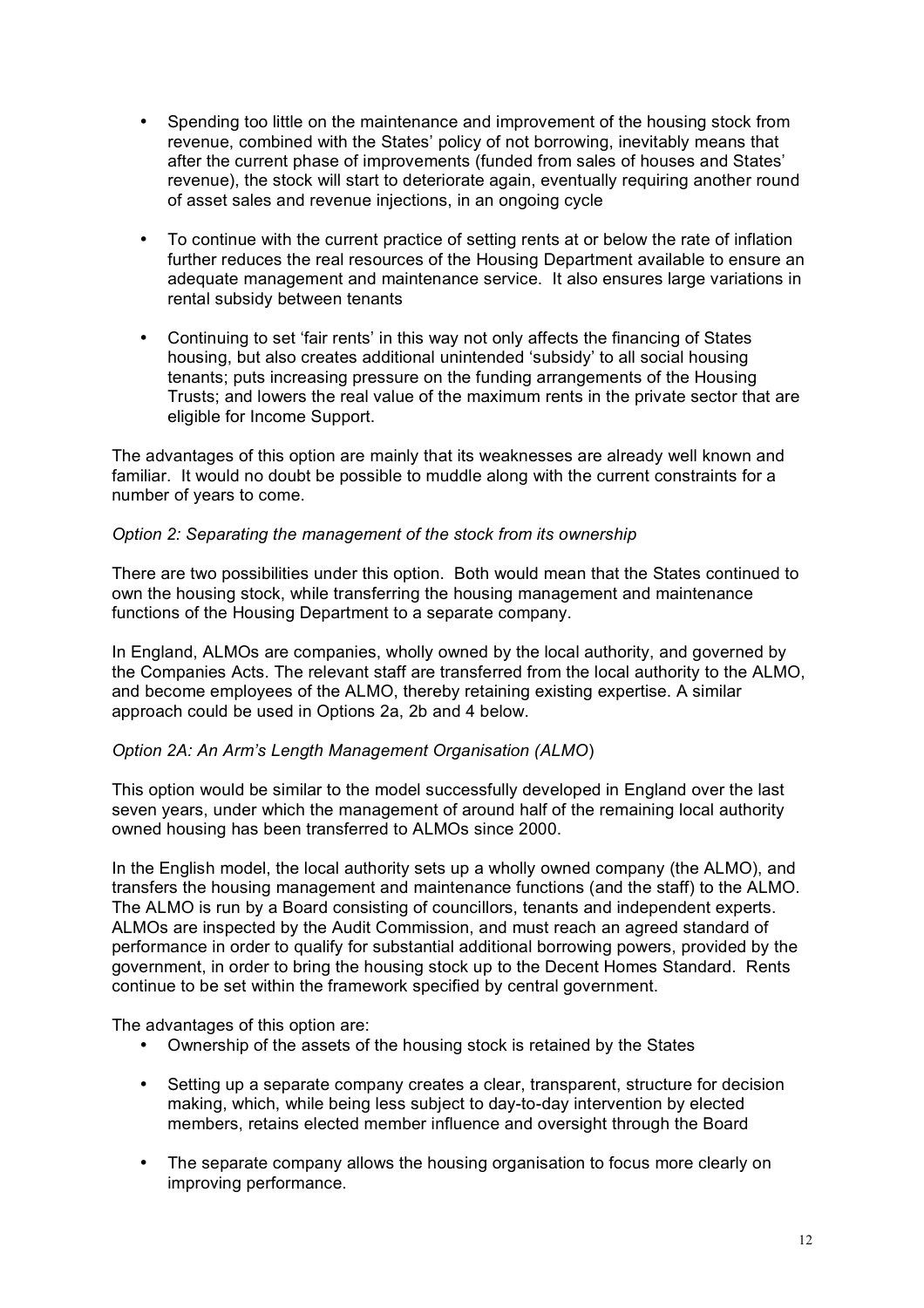The disadvantages of this option are:

- Any Jersey ALMO would fall into much the same financial difficulties as the status quo unless the States was prepared to allocate or borrow funds and to give greater freedom to increase rents
- The States would still be responsible for service provision, through ownership of the stock, ownership of the ALMO; and the determination of the financial framework.

# *Option 2B: A Hybrid Trading Company*

This option would build on existing arrangements in Jersey for the operation of commercial services such as the airport and other functions.

The option would involve giving the organisation additional powers to request borrowing capacity from the government, subject to a clear business plan. Any agreed loans would be raised on the private market under government guarantee.

The advantage of this option, over the ALMO model above, is that:

This structure could in principle give the organisation greater capacity to pay for its own refurbishment, to adjust the housing portfolio and to invest in additional housing.

The fundamental disadvantage of this option is that:

• Under present arrangements, insufficient rent is available to fund the large scale borrowing necessary to finance the required investment programme. Either the States would have to reduce the 'surplus' of rents transferred to the States; more homes would have to be sold; or rents would have to rise to pay for the interest charges.

#### *Option 3: Sales to sitting tenants*

Under this option, sales to sitting tenants would be maximised.

The advantages of this option are:

- It could expand home ownership
- It could enable tenants to gain equity and meet aspirations
- It could create mixed communities on formerly rented estates.

The disadvantages of this option are:

- The better stock would be sold to the better off tenants, leaving problems of residualisation in the remaining stock
- It would reduce the stock below the size required to meet housing need, necessitating further new housebuilding or acquisition in the social housing sector, with attendant funding problems
- If significant numbers were to be sold, very large discounts would be required because lower income tenants would have to be enabled to afford to buy.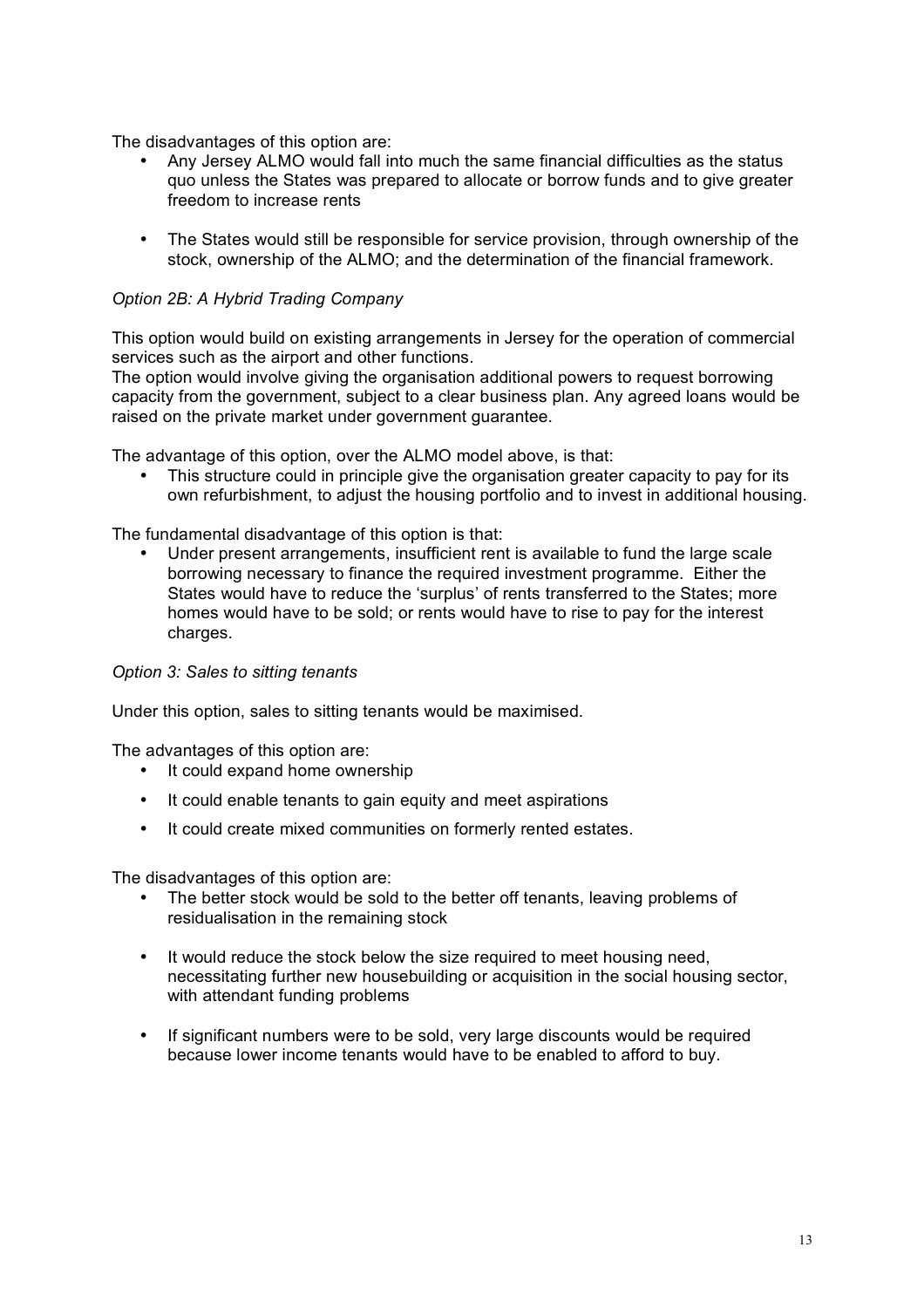#### *Option 4: Sale to one or more social landlords*

There are a number of possible alternatives under this option, but each would transfer all or part of the housing stock to the ownership of one or more independent social landlords, in return for a capital receipt.

The size of any capital receipt would depend upon the terms of the sale agreement, (including for instance regulations on rent determination, sale of assets, allocation policy and quality standards) and upon the familiarity of lenders with the proposal. Innovative proposals may be regarded as having higher risks, and may result in a lower capital receipt. In any such sale, the cost of Income Support payments to tenants, up to a maximum of the rent, would become a cost to the taxpayer (at present, only the cost of any Income Support payments that are in excess of rent are met by taxpayers). These costs could be met by utilising the capital receipt, in whole or in part, depending upon the size of that capital receipt.

Any transfer could either be permanent, with a sale of the freehold of the housing stock, or for a fixed number of years, with the sale of a lease, when the housing stock would revert to the States at the end of the lease period.

In order to assess the case for transferring ownership of the stock it would be necessary to clarify:

- i) what the housing stock might be worth under different terms and conditions;
- ii) the pre-conditions that must be in place before a transfer could take place; and
- iii) the conditions for a successful transfer.

The boxes below address these three issues.

# **Box 1: What is the States housing stock worth?**

The States housing stock could not be sold for its vacant possession value: the homes are all occupied by tenants paying below market rents.

The value of the housing stock is the size of the loan, or mortgage, which could be paid off by the surplus of the income from rents above the costs of managing and maintaining the stock.

The size of the surplus that is available to service any loan therefore depends upon the level of rents and the cost of managing and maintaining the stock to an adequate standard. At present, rents have fallen significantly below the 'fair rent' policy level, but expenditure on managing and maintaining the stock is also well below what it should be.

The amount of any loan that could be serviced by the surplus of rent income over expenditure is then basically dependent upon the interest rate that would have to be paid, and the repayment period of the loan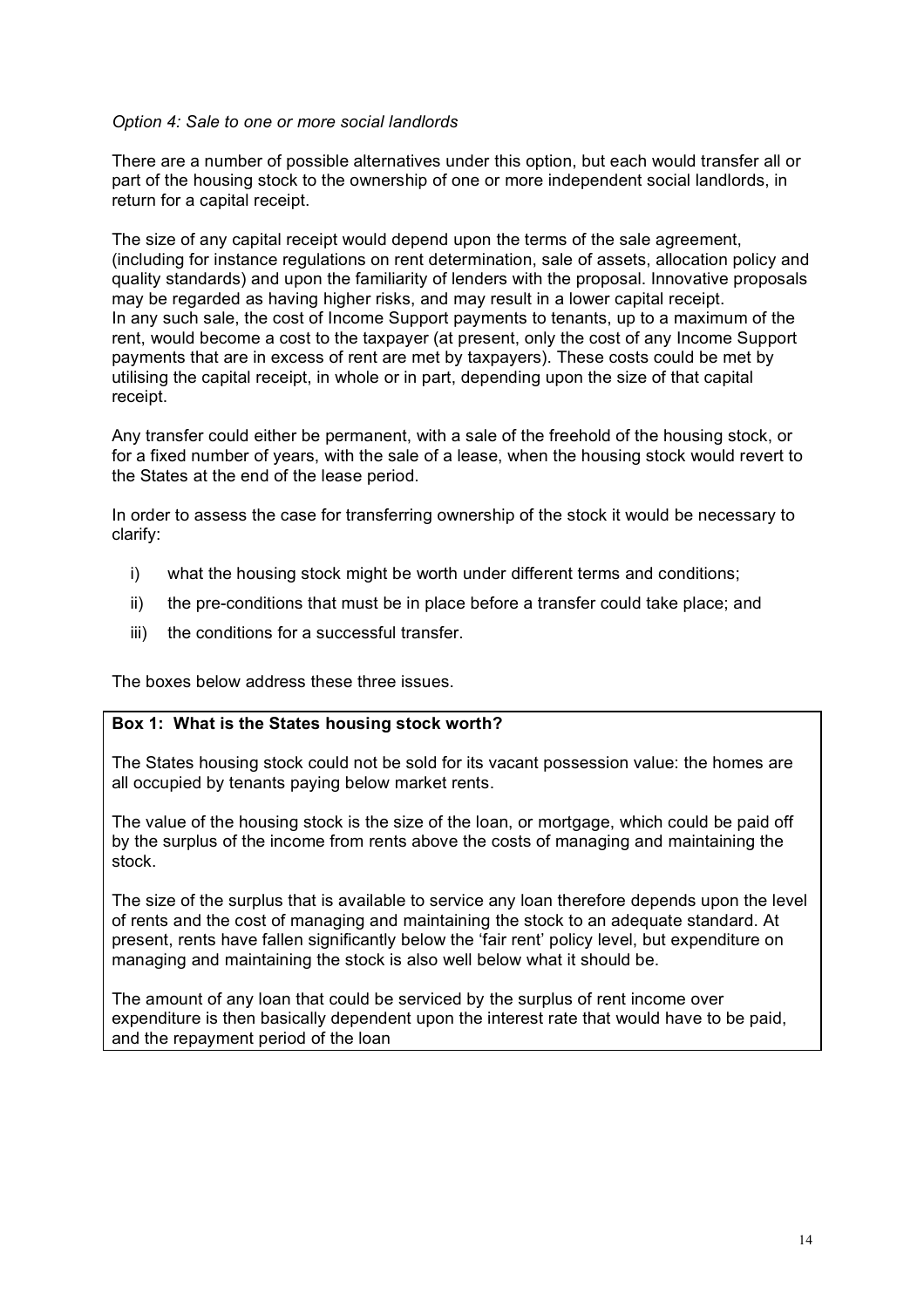### **Box 2: The pre-conditions for a transfer**

There are a large number of issues which would have to be determined before the value – or indeed viability - of either a freehold or a leasehold approach could be determined. These would need to be decided by the States, included in the license agreement with the transfer landlord, and enforced by regulation.

First, a viable policy for rents would be necessary: in England, the regulatory policy allows rents to rise annually by at least RPI plus a small real terms increase. A similar policy would be essential to reduce risk for lenders.

Second, a viable rents policy would need to be underpinned by an assurance that the rent limits applied in the Income Support system would rise at least in line with the rents policy. Again, this would be essential to reduce risk for lenders.

Third, transfer would require a redefinition of property rights for tenants. This would be necessary to define the operating rules, including the quality of management and levels of service, and to ensure tenants were comfortable with the transfer.

Fourth, there would have to be a clearly determined financial and regulatory structure with respect to sales of property either to tenants or on the open market.

Fifth, there would need to be a protocol on demolitions and replacement – as there is an incentive for the landlord to demolish dwellings that are adding more to cost than to revenue, which may not be consistent with government objectives.

Sixth, there would have to be a protocol on allocations to ensure that the States would continue to be able to fulfil its rehousing commitments to households in housing need, through nomination rights to vacancies.

# **Box 3: The conditions for successful transfer**

First, successful transfer would have to be undertaken with the agreement of tenants e.g. through a voting procedure as in England.

Second, the governance structure both of the organisation and of the regulatory authority (probably outsourced because of the complex technical requirements) would need to be clearly specified before going out to tender.

Third, and perhaps most importantly, the sale price would have to ensure ongoing financial viability for the organisation. It would also have to be worthwhile for the States in that it would be losing the current annual revenue allocation from the rental stream but would be responsible for Income Support.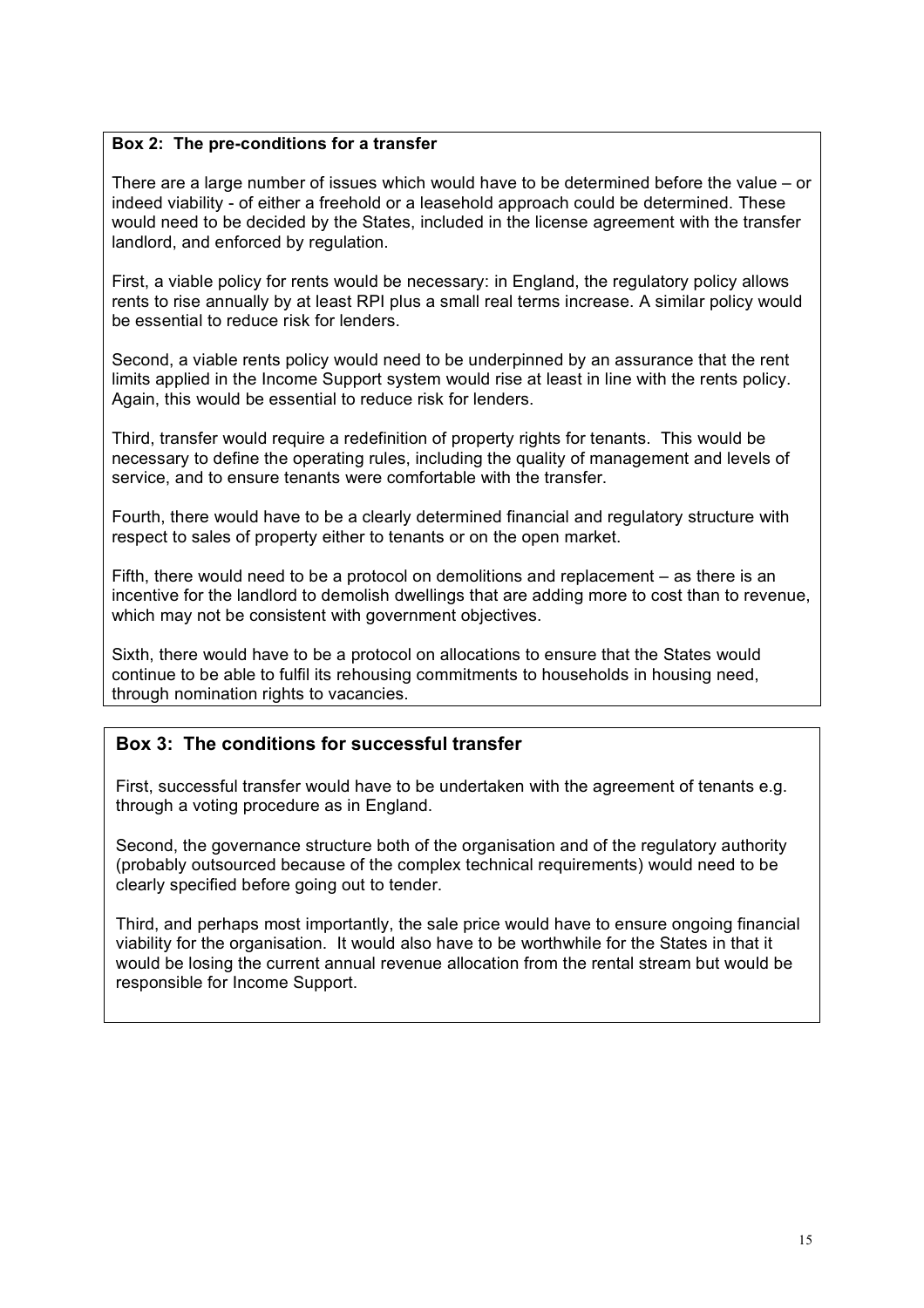In considering any transfer, there are two main options available, each with a range of possible variations.

In either set of options, any sale could be on a freehold or leasehold basis.

### *Option 4A: Transfer to a range of social landlords*

In this option, the stock could be broken up, and transferred to a number of possible landlords. These could include tenant co-operatives, the existing Housing Trusts, or (as has been done in England) to newly created social landlords.

The advantages of this option are:

• Limited. There might be some gain from competition between a small number of landlords, but there would be significant counter-balancing loss of economies of scale.

The disadvantages of this option are:

- The Housing Trusts are small, and do not have significant permanent operating staff, contracting out the management and maintenance of their stock. Their asset bases are limited, so their ability to take financial risks is not strong. Moreover taking on existing properties might reduce the Trusts' capacity to be involved in new affordable housing investment
- Another option might be to develop local co-operatives. However, there is no tradition of co-operatives in the housing sector in Jersey and they have proved fragile elsewhere. Newly set up groups would therefore face major risks and responsibilities that they are unlikely to wish or be able to take on, at least without additional government subsidy
- There are no obvious potential social landlords wanting to buy properties. In particular, the management of States Housing, while it has strong local involvement and commitment, is fundamentally centrally organised, and does not lend itself easily to subdivision.

#### *Option 4B: Transfer to a single independent social landlord*

This option would be similar to the model successfully developed in England over the last twenty five years, under which the ownership and management of over a million local authority homes have been transferred to purpose created housing associations by Large Scale Voluntary Transfer (LSVT).

In England, LSVT housing associations have retained elected member involvement through management Boards comprising a mix of elected members, tenants and independent experts.

The LSVT organisation could either be created for the purpose (the standard practice in England), or a transfer could be effected to a large English housing association. Other possibilities might include a housing association in the Netherlands, or a Habitation à Loyer Modéré in France.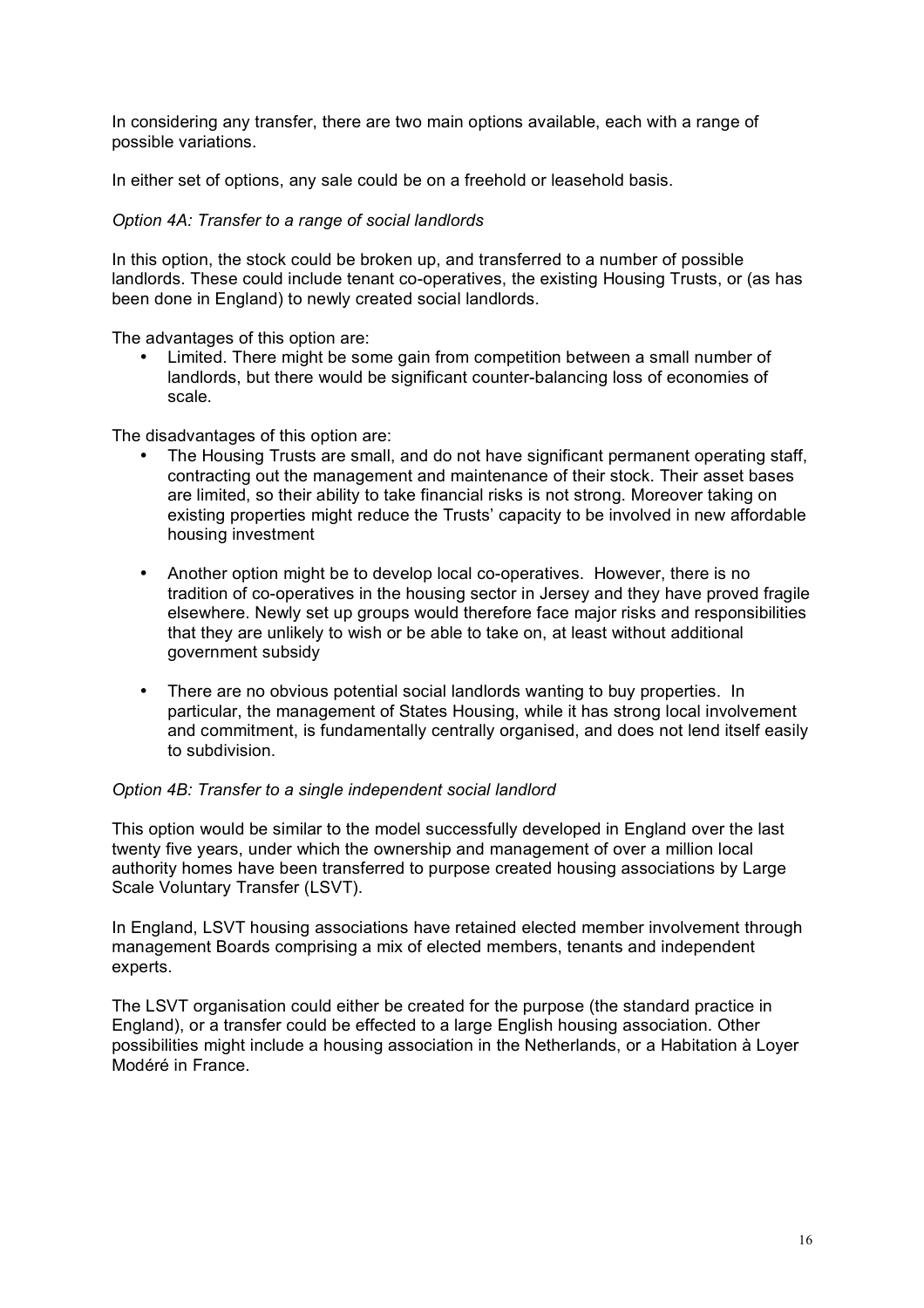The advantages of this option are:

- It would create a reasonably large, financially sound, social landlord, able both to manage and maintain the existing stock, and also to engage in new housebuilding or acquisition if necessary
- Transfer to a single landlord probably maximises any potential capital receipt
- Transfer to a single landlord simplifies future regulation, and reduces the costs to the States of liaison with social housing providers.

The disadvantages of this option are:

- It might be regarded as 'selling the family silver', although a leasehold sale might reduce this concern, since the stock would revert to the States at the end of the lease
- Trusts might regard the process as unfair competition
- Tenants might not be prepared to welcome such a change unless the implications were clear and transparent. This concern would almost certainly rule out any international involvement except through co-operation rather than ownership.

Sale on a leasehold of 30-40 years as compared to a freehold sale (as used in England) would probably not significantly reduce the price but would mean that the States would benefit from further revenue at the end of the leasehold period.

#### *Option 5: Sale to the private sector*

In this option, the housing stock would be sold to a private sector, for-profit, organisation.

This approach has been implemented to a limited extent in Germany where US private equity organisations own a number of cities' social housing stocks and employ management organisations (including the existing management) to run the business.

The advantages of this option are:

• Full privatisation subject to a very carefully defined license setting out powers and responsibilities, would ensure a clear financial framework in which social housing would be provided. It would also define the rights and responsibilities of the landlord and subject the organisation and management to market pressures.

The disadvantages of this option are:

- To achieve a full sale, license frameworks tend to have to be generous towards the owners, giving them considerable rights to sell off vacant possession units; the capacity to achieve vacant possession over time; and the right to demolish properties that are not cost effective
- The terms and conditions can involve paying a dowry rather than receiving a capital receipt and can imply a high risk premium
- Potential bidders will require an exit strategy, a problem which has not been solved in the German examples.

The implications of these analyses are that the most appropriate way forward is likely to be a choice between one of the two sub-options under option 2; one based on the transfer of management responsibilities only and the other enabling borrowing against the value of the asset to take place, and 4B the transfer to a single landlord.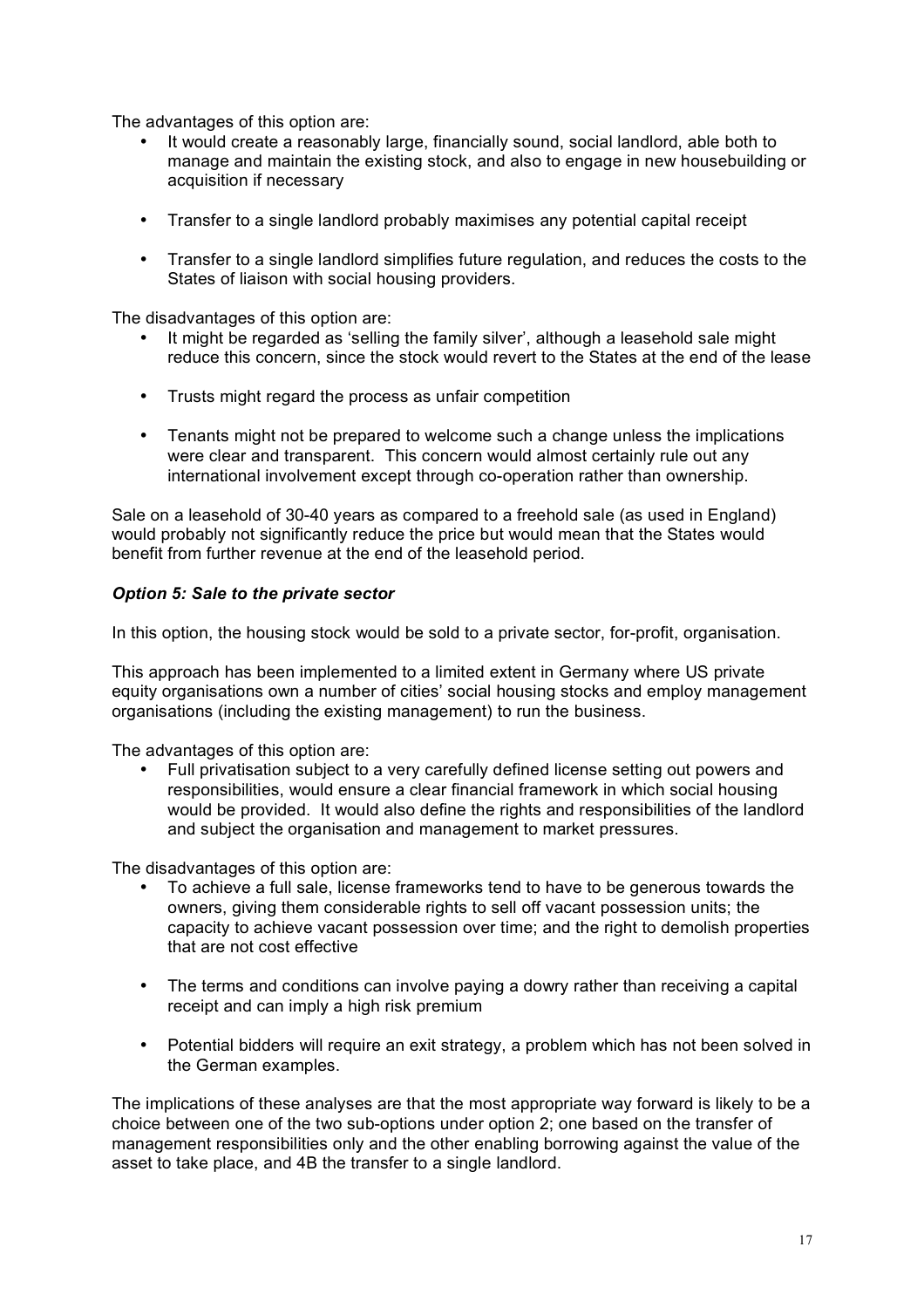### **6. Choosing between options**

### *6.1 Options for restructuring States homes*

Choosing between options is as much a political as a financial issue. The value of some of the options depends heavily on the States preparedness to forego income in order to achieve better services and perhaps expand the role of social housing into a wider range of options.

All options need to address the key shortfall in funding:

- Day-to-day repairs are underfunded by £2.5m, per annum<br>• Planned maintenance and improvements are underfunded
- Planned maintenance and improvements are underfunded by £5m per annum

Day to day repairs can only be funded from current income from rents. There are two options available: either the States can forgo £2.5m. from the current Housing Department surplus; or rents in States housing can be raised. To produce an additional £2.5m. per annum, net of Income Support, would require an average rent increase of around £35 per week.

A rent increase of this size for States tenants would result in the fair rent limit being raised by a similar amount in the private rented sector. A £35 per week increase in private sector rents would cost approximately £3.5m. per annum in additional Income Support.

Longer term major works of planned maintenance and improvements can be met from a variety of sources: additional rent income; borrowing; or the sale of assets.

The table below sets out some of the core issues for comparison.

| Option            | - - - - - - -<br><b>Current shortfall</b>   | Sources of funds to                           | Capacity to improve/expand                             |
|-------------------|---------------------------------------------|-----------------------------------------------|--------------------------------------------------------|
|                   |                                             | meet shortfall                                | services                                               |
| Current           | Maintenance: £2.5m                          | Reduced payment to<br>$\bullet$               | Nil - without increasing rents                         |
| regime            | рa                                          | the centre                                    | or selling more properties.                            |
| 'The              | Repair &                                    | Rent increase<br>$\bullet$                    |                                                        |
| <b>Status</b>     | Improvements: £5m.                          | Sales of properties.<br>٠                     |                                                        |
| Quo'              | per annum                                   |                                               |                                                        |
| Option<br>2A ALMO | The shortfall would<br>have to be addressed | Reduced payment to<br>$\bullet$<br>the centre | Limited, unless at the time of<br>transfer there was a |
|                   | in the terms and                            | Rent increase<br>$\bullet$                    | commitment to reduce the                               |
|                   | conditions for                              | Sales of properties.<br>$\bullet$             | contribution to the centre and                         |
|                   | management transfer                         |                                               | /or allow rents to rise.                               |
|                   | which would have to                         |                                               |                                                        |
|                   | include a financially                       |                                               |                                                        |
|                   | viable business plan.                       |                                               |                                                        |
| Option            | The shortfall would                         | Differs from Option 2A                        | Probably not worth doing                               |
| 2B Hybrid         | have to be addressed                        | by allowing borrowing                         | unless rents rise and there is                         |
| Trading           | in the license $-$                          | against future rental                         | capacity to keep additional                            |
| Co                | identifying a viable                        | income.                                       | income to fund borrowing                               |
|                   | business plan.                              |                                               | and investment.                                        |
| Option            | The shortfall would                         | License would specify                         | Depends on license terms -                             |
| 4B                | be addressed                                | powers and                                    | if capital values allow for                            |
| Sale to a         | through the capital                         | responsibilities re                           | required expenditure and do                            |
| single            | value. The capital                          | allocations, rents; sales                     | not take account of rent                               |
| social            | value achieved would                        | $etc - and so determine$                      | increases there would be                               |
| landlord          | substitute for the                          | the capital value.                            | considerable flexibility to                            |

Table: Comparing the Options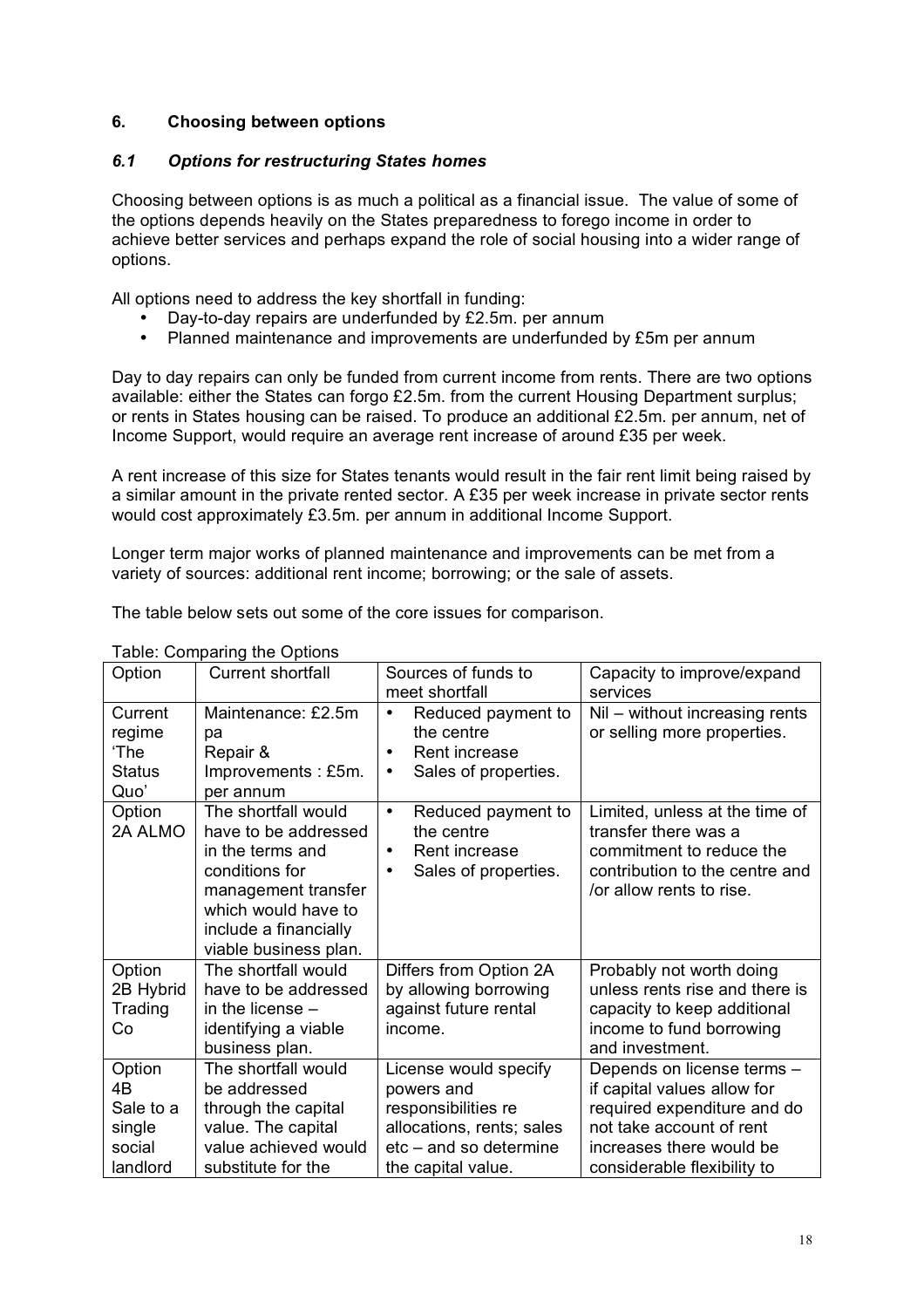| based on<br>debt<br>finance | annual payment to<br>the centre. | Estimated value if stock<br>to be maintained and<br>improved but rents not<br>allowed to rise:<br>Freehold: £390m<br>Leasehold: £250m.<br>If rents were allowed to<br>rise to 85% of overall<br>market rents to reflect | improve and expand<br>services. If instead the<br>license were set to ensure a<br>larger capital value to<br>contribute to the loss of the<br>annual allocation to the<br>centre then there would be<br>very little capacity to change. |
|-----------------------------|----------------------------------|-------------------------------------------------------------------------------------------------------------------------------------------------------------------------------------------------------------------------|-----------------------------------------------------------------------------------------------------------------------------------------------------------------------------------------------------------------------------------------|
|                             |                                  |                                                                                                                                                                                                                         |                                                                                                                                                                                                                                         |
|                             |                                  | differences in quality -                                                                                                                                                                                                |                                                                                                                                                                                                                                         |
|                             |                                  | freehold £500m;                                                                                                                                                                                                         |                                                                                                                                                                                                                                         |
|                             |                                  | leasehold £360m.                                                                                                                                                                                                        |                                                                                                                                                                                                                                         |

The table can only be regarded as an exemplification, in that each option has many different attributes. In particular any net revenue from rent increases would depend on how that rent increase were implemented. If for instance the increase was achieved by raising fair rents there would be an additional cost as more private tenants became eligible for income support. Formally separating social from private rent determination for the purposes of income support might be one way to address this issue.

A second uncertainty relates to the estimated capital values in the table, and to Appendix 12 of the main report. These estimates assume that the investment would be regarded as relatively low risk. However this depends on the quality and specificity of the license. The value might also be adversely affected by current financial conditions.

# *6.2 Options for the role of social housing*

Finally we turn to the fundamentals that must lie behind the choice between options for delivery: what is the role of the social sector, and how big should that sector be.

The objective of providing social housing is to help ensure that everyone in Jersey has decent accommodation that meets their requirements at a price they can afford. For the majority of households this can be achieved in the private sector. The social sector accommodates a very large proportion of those who meet the eligibility criteria. An issue therefore is who lies outside these two categories.

First, there are significant gaps in the statistical evidence with respect to the projections of overall household numbers and to housing provision in the lodging house sector. These gaps make it difficult to assess overall housing requirements as well as the conditions faced by those in the lodging house sector.

Second, the available evidence on housing needs is not adequate to determine potential tenure requirements. Many households currently identified as desiring owner-occupation will almost certainly not be able to afford to buy. These households either need assistance to achieve owner-occupation – eg by an extension of low cost home ownership products including shared equity for purchase of existing homes; more stable forms of private renting; or perhaps low cost rental housing provided by the social sector. These are all areas where a restructured social landlord could hope to take the lead.

Using broader based evidence on incomes and housing circumstances suggests that there may be considerable unmet housing need among lower income working age but childless households who are currently ineligible for social housing as well as among those with incomes just under the eligibility criterion for social housing. There must therefore be